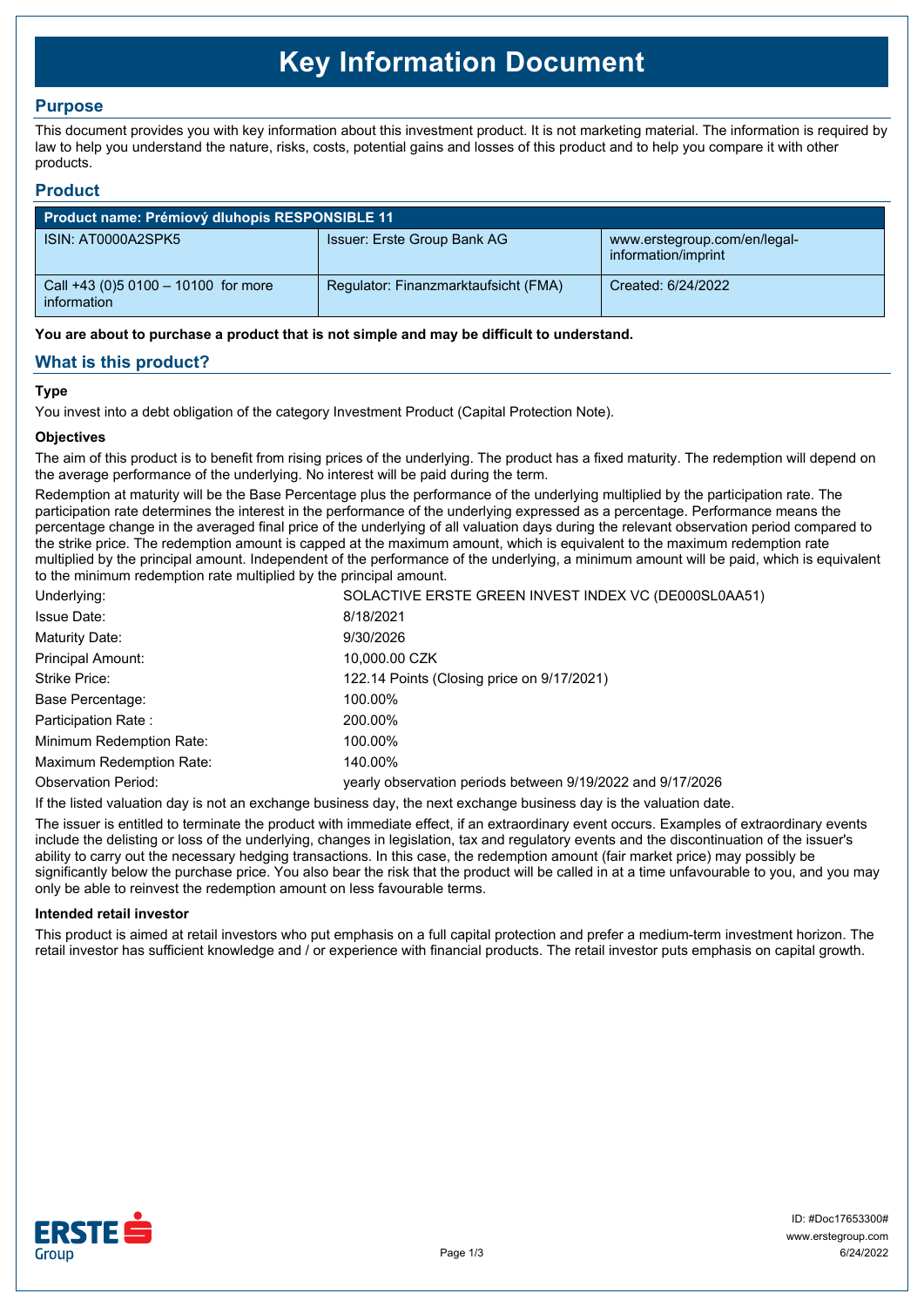## **What are the risks and what could I get in return?**

#### **Risk Indicator**



The summary risk indicator is a guide to the level of risk of this product compared to other products. It shows how likely it is that the product will lose money because of movements in the markets or because we are not able to pay you.

We have classified this product as 1 out of 7, which is the lowest risk class.

This rates the potential losses from future performance at a very low level, and poor market conditions are very unlikely to impact our capacity to pay you.

**Be aware of currency risk.** If the currency of the product is different from the currency of the country in which you live, you will receive payments in a different currency, so the final return you will get will depend on the exchange rate between the two currencies. This risk is not considered in the indicator shown above.

You are entitled to receive back at least 100% of your capital. Any amount over this, and any additional return, depends on future market performance and is uncertain.

However, this protection against future market performance will not apply if you cash-in before maturity.

If we are not able to pay you what is owed, you could lose your entire investment.

#### **Performance scenarios**

*Market developments in the future cannot be accurately predicted. The scenarios shown are only an indication of some of the possible outcomes based on recent returns. Actual returns could be lower.*

| Investment of 248,000 CZK<br><b>Scenarios</b> |                                    | Holding period<br>1 vear | <b>Holding period</b><br>3 years | 9/30/2026<br>(recommended<br>holding period) |
|-----------------------------------------------|------------------------------------|--------------------------|----------------------------------|----------------------------------------------|
| <b>Stress scenario</b>                        | What you might get back after cost | 272,922.24 CZK           | 306,224.92 CZK                   | 328,085.73 CZK                               |
|                                               | Average return each year           | 10.05%                   | 7.28%                            | 6.77%                                        |
| <b>Unfavorable</b><br>scenario                | What you might get back after cost | 272.939.10 CZK           | 306.224.92 CZK                   | 328.085.73 CZK                               |
|                                               | Average return each year           | 10.06%                   | 7.28%                            | 6.77%                                        |
| <b>Moderate</b><br>scenario                   | What you might get back after cost | 275,080.23 CZK           | 306.224.92 CZK                   | 328,085.73 CZK                               |
|                                               | Average return each year           | 10.92%                   | 7.28%                            | 6.77%                                        |
| <b>Favorable</b><br>scenario                  | What you might get back after cost | 289,109.21 CZK           | 324.753.09 CZK                   | 347.221.31 CZK                               |
|                                               | Average return each year           | 16.58%                   | 9.40%                            | 8.20%                                        |

This table shows the money you could get back until maturity, under different scenarios, assuming that you invest 248,000 CZK.

The scenarios shown illustrate how your investment could perform. You can compare them with the scenarios of other products.

The scenarios presented are an estimate of future performance based on evidence from the past on how the value of this investment varies, and are not an exact indicator. What you get will vary depending on how the market performs and how long you keep the product. The stress scenario shows what you might get back in extreme market circumstances, and it does not take into account the situation where we are not able to pay you.

The figures shown include all the costs of the product itself, but may not include all the costs that you pay to your advisor or distributor. The figures do not take into account your personal tax situation, which may also affect how much you get back.

## **What happens if Erste Group Bank AG is unable to pay out?**

This product is not covered by any deposit guarantee scheme. You are exposed to the risk that Erste Group Bank AG may not be able to fulfil its obligations arising from this product in the event of an insolvency (inability to pay, over-indebtedness) or from an official order ("bail-in regime"). A total loss of your invested capital is possible.

#### **What are the costs?**

The Reduction in Yield (RIY) shows what impact the total costs you pay will have on the investment return you might get. The total costs take into account one-off, ongoing and incidental costs.